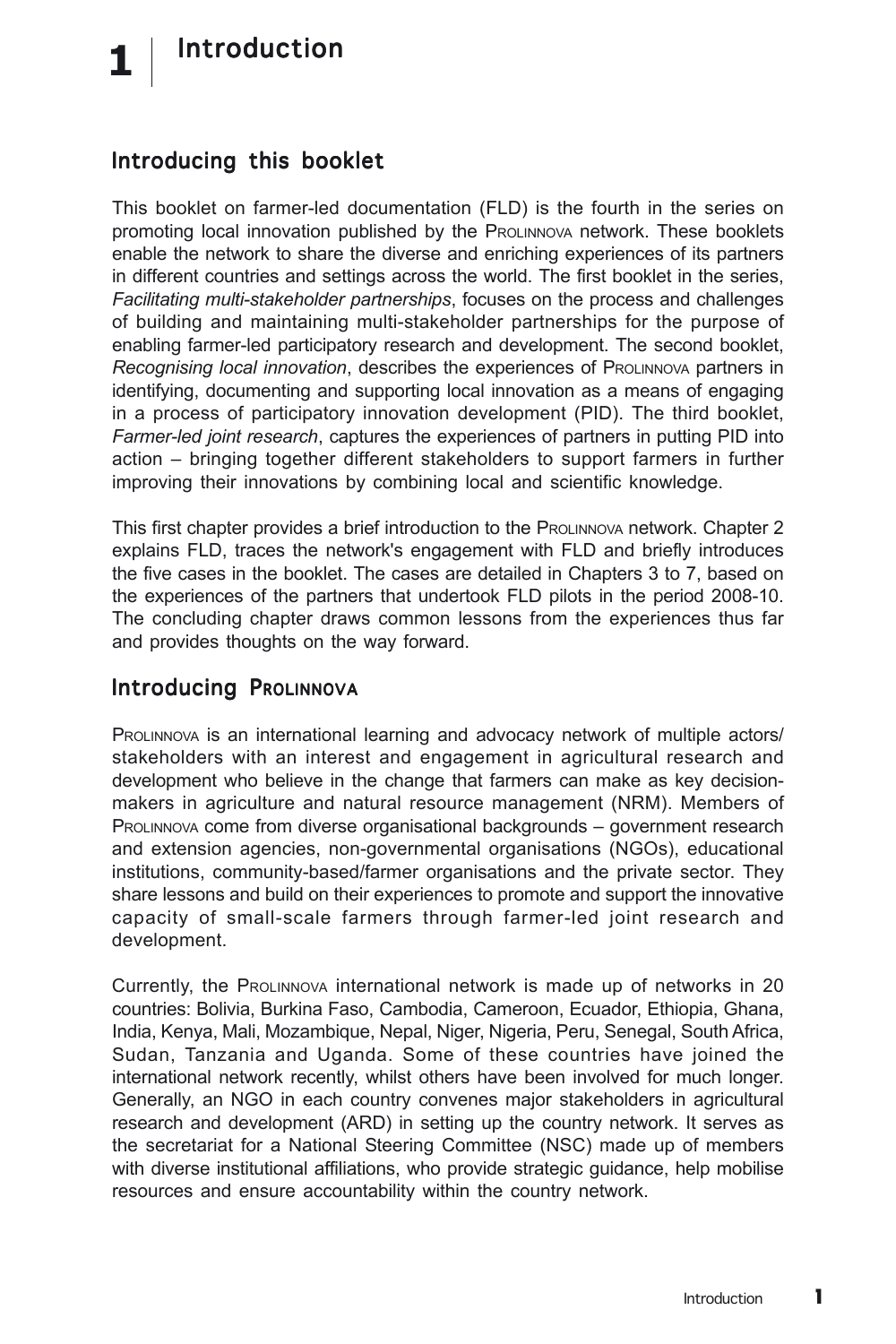## **PROLINNOVA's vision, mission and goal**

**Vision:** *A world in which women and men farmers play decisive roles in agricultural research and development for sustainable livelihoods*

**Mission:** *to foster a culture of mutual learning and synergy in local innovation processes in agriculture and natural resource management*

**Goal:** *to develop and institutionalise partnerships and methodologies that promote processes of local innovation for environmentally sound use of natural resources*

In particular, PROLINNOVA seeks to:

- demonstrate the effectiveness of farmer-led participatory innovation for sustainable development
- build farmer-extension-researcher partnerships
- enhance capacities of farmers, researchers and extension agents in participatory approaches
- pilot decentralised funding and other mechanisms to promote local innovation
- engage in national and regional policy dialogue to stimulate and enhance local innovation
- set up platforms for reflection, analysis and learning about promoting local innovation
- integrate participatory approaches to farmer-led innovation and experimentation into research, extension and education institutions.

The International Support Team (IST) within the PROLINNOVA network supports the country- and regional-level activities through capacity strengthening, web-based information management, international policy dialogue, networking, publishing and overall coordination. Currently, the IST comprises the International Institute of Rural Reconstruction (IIRR) in the Philippines, ETC AgriCulture in the Netherlands and IED Afrique in Senegal.

The PROLINNOVA Oversight Group (POG) serves as governance mechanism to ensure accountability at all levels within the network. It draws up policies and guidelines for the network and ensures that all members adhere to them. The POG is made up of four people elected from country-based networks in Africa (francophone and anglophone), Asia and Latin America, one from the IST and three independent persons elected by the network members to serve two-year terms.

## Introducing key terms

There are several key terms in this booklet regularly used by ProLINNOVA. We explain here how these terms are understood within the network.